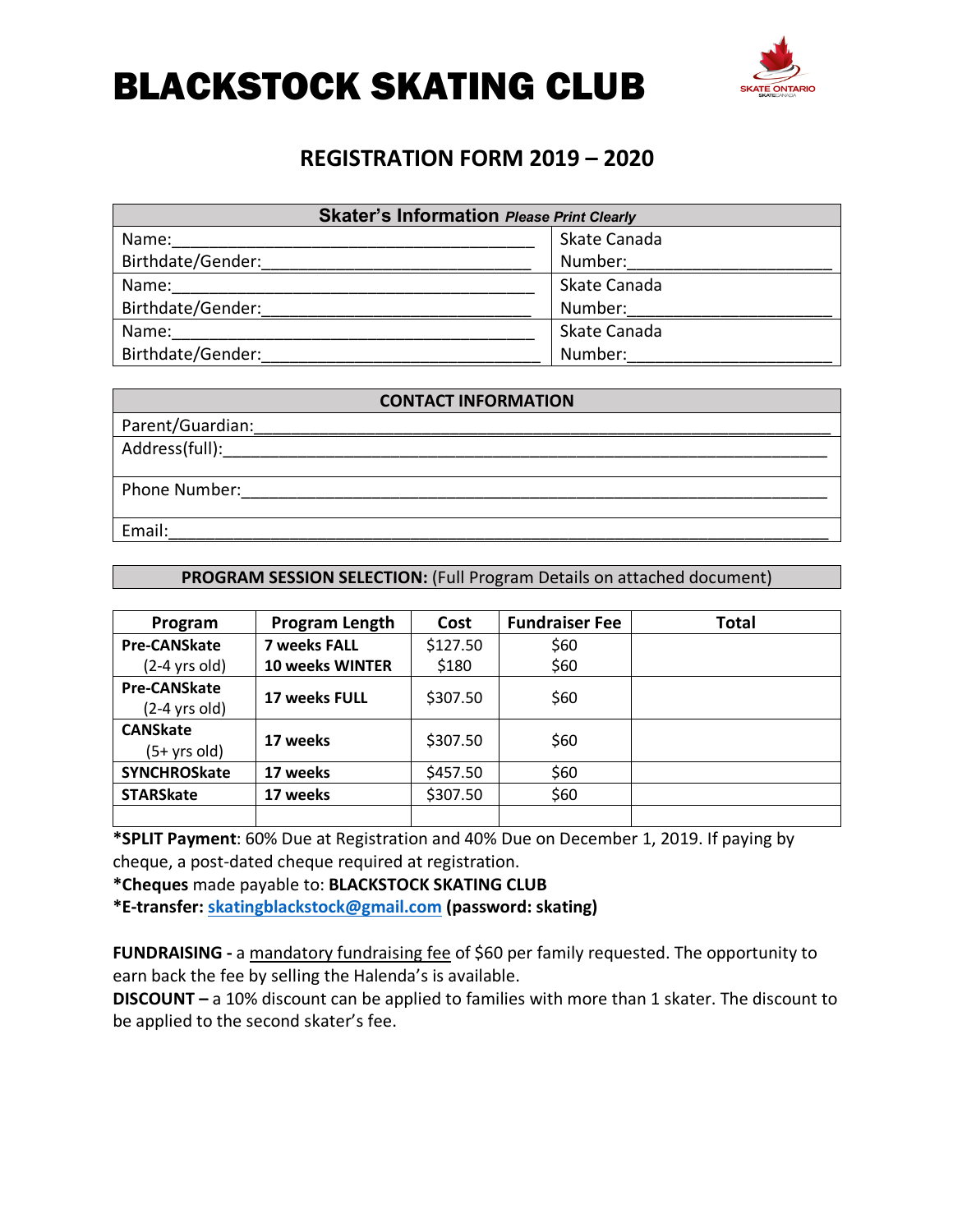

|                   |   | <b>PAYMENT OPTIONS:</b>                   |               |           |                                       |           |
|-------------------|---|-------------------------------------------|---------------|-----------|---------------------------------------|-----------|
| <b>METHOD</b>     | Χ | Choose<br><b>FULL or SPLIT</b><br>Payment | <b>AMOUNT</b> | Receipt # | 2 <sup>ND</sup> AMOUNT<br>(DUE DEC 1) | Receipt # |
| <b>E-TRANSFER</b> |   |                                           |               |           |                                       |           |
| <b>CASH</b>       |   |                                           |               |           |                                       |           |
| <b>CHEQUE</b>     |   |                                           |               |           |                                       |           |

**A \$25 administration fee applies to all refunds. No refund will be given after November 1, 2019. There will be a charge of \$35 for each NSF cheque. The Skate Canada fee of \$38 is non-refundable.**

#### **VOLUNTEERS:**

Blackstock Skating Club is operated by volunteers, it is important for the development and success of this Club that we have new members join.

Do you have an interest in joining the Board or volunteering in some capacity?  $Yes \mid No \mid$ 

**Permission is given for the Blackstock Skating Club to use any photograph and/or name(s) of my child for their promotional material and/or website.**  $Yes \Box No \Box$ 

**Does your child have any health concerns or needs that the Coach and/or Board need to be aware of?**

 $Yes \Box No \Box$ 

**Parent or Guardian Consent:** I agree the Blackstock Skating Club Inc. and /or it's Executive Members or Directors and the Blackstock Arena and Recreation Centre will not be responsible for any loss or accident however caused. I agree to release the Blackstock Skating Club and/or its Executive Members or Directors and the Blackstock Arena and Recreation Centre from all claims or losses.

|  | <b>Signature of Parent or Guardian:</b> | Date: |  |
|--|-----------------------------------------|-------|--|
|--|-----------------------------------------|-------|--|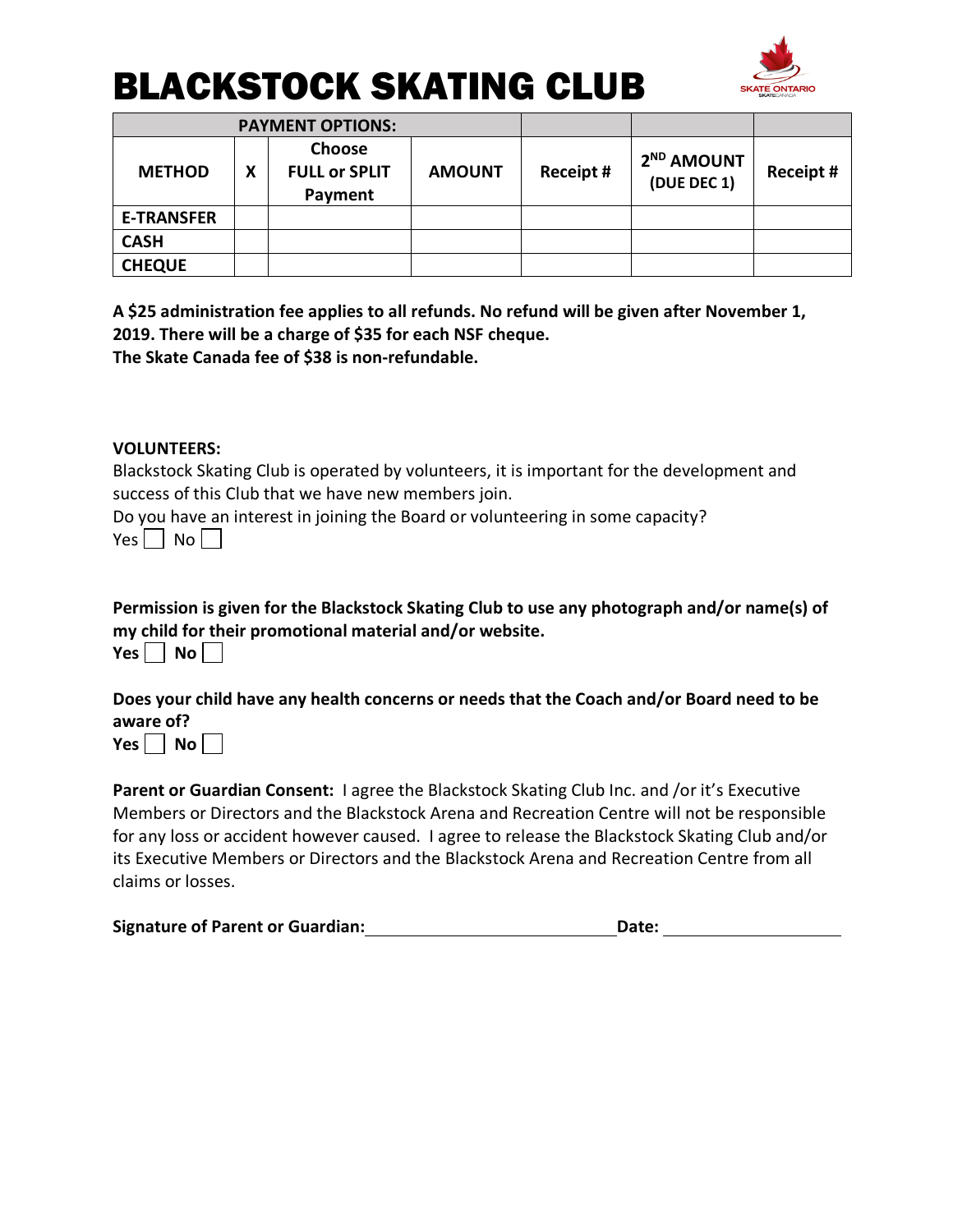

#### **PROGRAM INFORMATION:**

**CANSkate and PreCAN** is a dynamic learn- to-skate program that focuses on fun, participation and basic skill development. Skaters progress at their own rate and badges, ribbons and other incentives are given to skaters as they progress and to reward effort and participation. Nationally certified coaches trained in teaching the mechanics and proper techniques of skating and program assistants provide instruction in a 1:10 coach/program assistant to skater ratio. CANSkate and PreCAN provides kids with the best foundation for figure skating, hockey, speed skating and ringette.

**PreCAN** is for skaters 2-4 years of age. **CANSkate** is for children (5+) that are brand-new to skating or progressing through the CANSkate badges and ribbons (Stages 1-6).

**STARSkate** offers opportunities for skaters to develop fundamental figure skating skills in the areas of ice dance, skating skills, free skate and interpretive skating. STARSkate is for skaters who have completed the CANSkate Stages 1-6. The STARSkate program consists of figure skating skills in four areas – Skating Skills, Ice Dance, Free Skate and Interpretive.

| <b>Preliminary Level Tests</b>    | <b>Intermediate Level Tests</b> | <b>Senior Level Tests</b>          |
|-----------------------------------|---------------------------------|------------------------------------|
| Skating Skills: Preliminary,      | Skating Skills: Senior Bronze,  | Skating Skills: Senior, Silver,    |
| Junior Bronze                     | Junior Silver                   | Gold                               |
| Free Skating: Preliminary, Junior | Free Skating: Senior Bronze,    | Free Skating: Senior, Silver, Gold |
| <b>Bronze</b>                     | Junior Silver                   |                                    |
| Dance: Preliminary, Junior        | Dance: Senior Bronze, Junior    | Dance: Senior, Silver, Gold,       |
| <b>Bronze</b>                     | Silver                          | Diamond                            |
| Interpretative: Introductory      | Interpretative: Bronze          | Interpretative: Silver, Gold       |

Each area is divided into the following levels:

**SYNCHROSkate** is a team sport of 8 – 16 skaters. It is a specialized discipline of skating involving groups of eight or more skaters performing various group formations and maneuvers. The objective is for the team to perform as one unit executing circles, blocks, lines, wheels and intersections in unison to the music, while demonstrating quality edges, power and flow. Skate Canada's SYNCHROSkate program includes a number of Synchronized Skating categories which accommodate skaters at any age and skill level.

**This program requires 8 or more skaters to compete as a SYNCHRO team.**